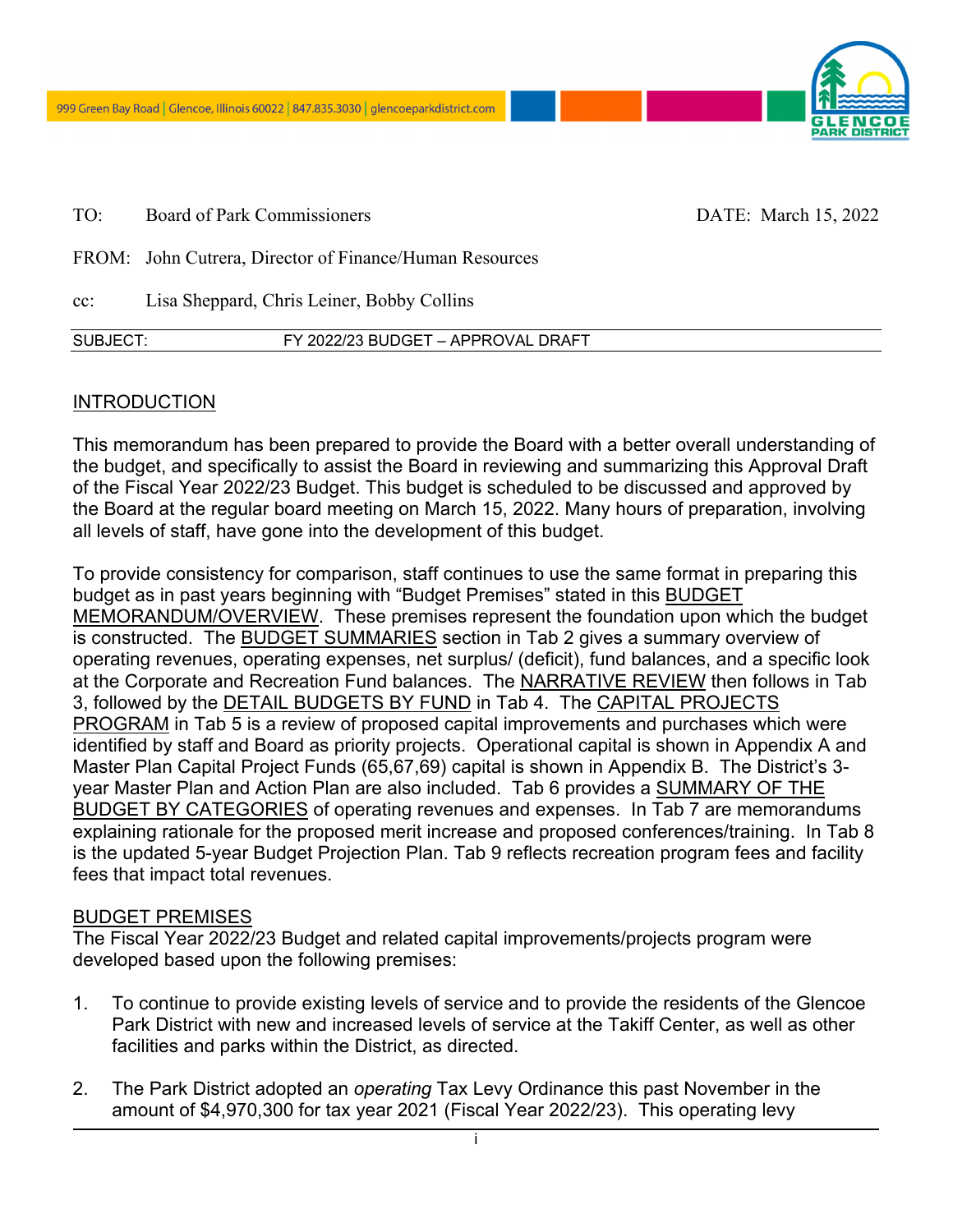represents a 4.02% increase over the previous year, and as in prior years is intended to capture all new growth available in the midst of the tax cap. For tax year 2021, old growth will be capped at the 1.4% CPI. The *total* levy also includes \$1,317,900 in debt service for principal and interest payments on the District's two outstanding bond issues.

- 3. Strive to maintain a Board-approved level for annual operating reserve fund balances within both the Corporate Fund (50%) and Recreation Fund (50%), per the District's Fund Balance Policy. Staff is pleased to report that the FY2022/23 Budget reflects reserve levels above the minimum guidelines*.*
- 4. Based on the District's ability to meet these Fund Balance Policy requirements, it is the Board's past practice and philosophy to commit a portion of these monies to future Master Plan projects. Typically, this is done by formal board action after the annual audit is approved in June; however, this year it was brought to the February Finance Committee of the Whole Meeting and scheduled to be approved at the March 15, 2022 Board Meeting. Staff has proposed a \$600,000 transfer from the Corporate Fund and an \$850,000 transfer from the Recreation Fund to Fund 69 in the FY22/23 Budget.
- 5. The proposed capital program provides for maintenance, improvements and equipment purchases. Staff recommends that the capital program include the following:
	- A. The **Capital Projects Fund (65)** be used to fund **\$604,000** in projects. (See Tab 5).
	- B. The **Corporate Fund** be used to fund **\$223,750** in **operational** capital improvements.
	- C. The **Recreation Fund** be used to fund **\$14,800** in **operational** capital improvements.
	- D. The **Special Recreation Fund** be used to fund **\$275,000** in **operational** ADArelated capital improvements.
	- E. The **Liability Fund** be used to fund **\$83,500** in **operational** safety-related capital items.
	- F. The **Master Plan Capital Fund (69)/Bond Proceeds Capital Fund (67)** be used to fund **\$5,942,000** in capital improvements/projects related to the master plan. New projects for FY2022/23 include the Watts renovation, Pier project, Crib/Wall project and the installation of a Gas Kiln.
- 6. Each year, the Park Board authorizes a merit pool which is spread to Grade 1 (full-time) employees, excluding the Executive Director's position. A 5.0% merit pool was approved by the Board and is included in this Draft of the Fiscal Year 2022/23 Budget. The County Clerk will use 1.4% CPI factor for calculation of the tax cap in tax year 2021. See Tab 7 for an additional detailed memo on the proposed merit pool.
- 7. Accomplish #1-6 above, in accordance with the already adopted tax levy and the Park Board's historically expressed desire of maintaining the composite tax rate at a responsible level which is reflective of the community's preparedness to support local park and recreation services.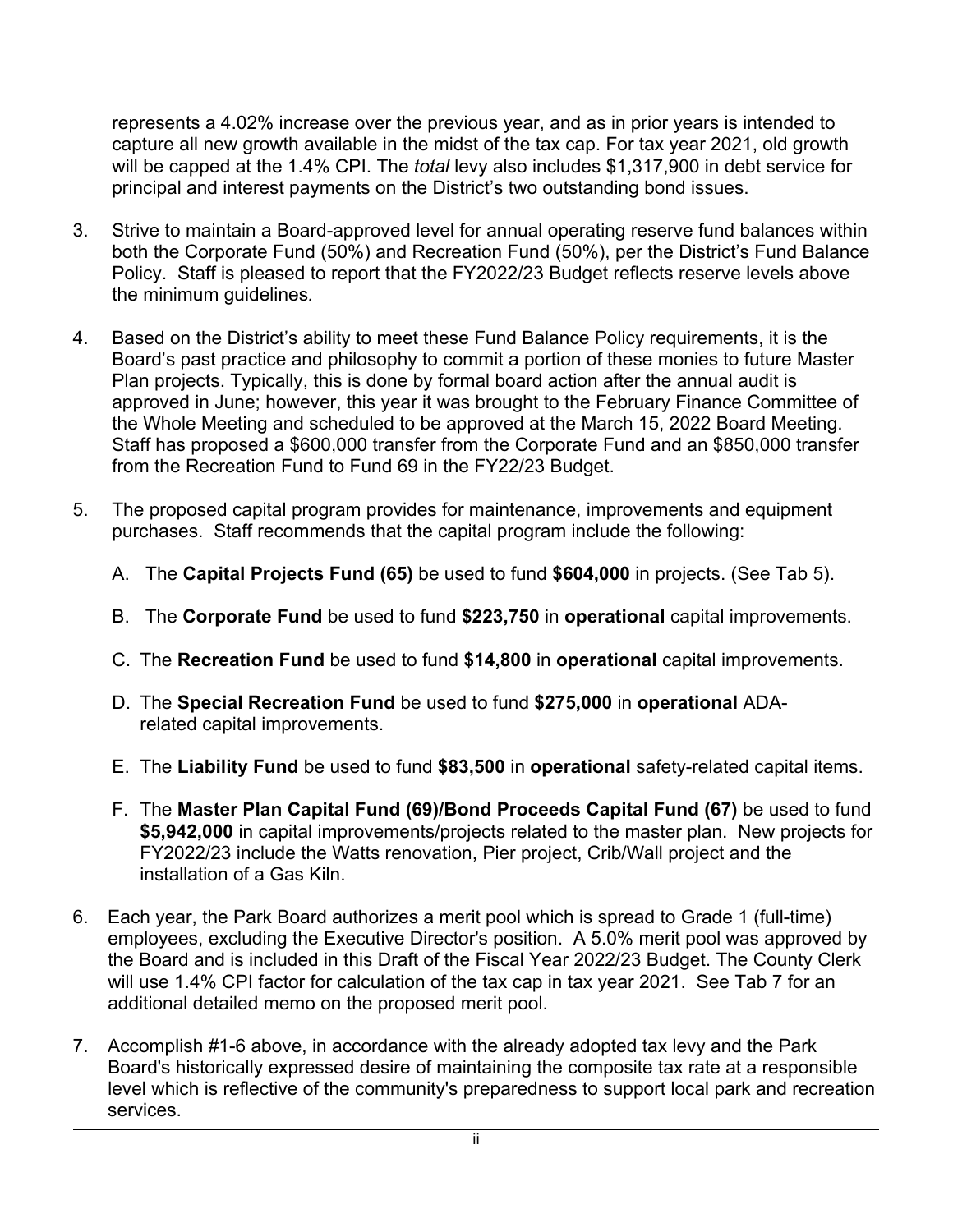# BUDGET SUMMARIES

This part provides a financial summary of all funds as related to:

- 1. Summary FY 2021/22 Budget, FY 2021/22 Projections, FY 2022/23 Budget (Schedule 1)
- 2. FY2021/22 Budget (Schedule 2)
- 3. FY2021/22 Projections (Schedule 3)
- 4. FY2022/23 Budget (Schedule 4)
- 5. Revenues (Table I)
- 6. Expenditures (Table II)
- 7. Net Surplus/ (Deficit) (Table III)
- 8. Fund Balances (Table IV)
- 9. Corporate and Recreation Fund Balance Summaries
- 10. Summary of Recreation Program By Program Category
- 11. Overview of Recreation Fund Budget

Schedules 1-4 are a new format for the budget summaries this year and offer a different perspective on operating results for FY2021/22 Budget, FY2021/22 Projections and FY2022/23 Budget. The main differences are beginning fund balance, transfers and G&A are no longer reflected as a component of revenue. These items have their own columns in the schedules which allows for the ability to review changes in fund balance for a single year, both before and after G&A allocations and interfund transfers. Tables I-IV have also been presented as this is the traditional format that has been used by the District in summarizing budgetary information.

As of **February 28, 2022**, the projected **Fund Balance in the Corporate Fund** of **\$2,743,447** meets the reserve guideline of 50% of operating expenditures. (This compares to expected ending balance per last year's budget of \$2,275,126 – an increase of over \$468,000.)

As of **February 28, 2022,** the projected **Fund Balance in the Recreation Fund** of **\$4,469,924**  meets the reserve guideline of 50% of operating expenditures. (This compares to expected ending balance per last year's budget of \$3,314,962 – an increase of over \$1,150,000.)

Given these fund balance levels, and per the District's Fund Balance Policy, staff would propose that approval of transfers from the Corporate Funds and Recreation Funds in the amounts of \$600,000 and \$850,000, respectively, take place at the March 2022 Board Meeting. The funds will then be transferred in June after the annual audit has been approved and balances are final. **In the past ten years, the Board has now approved a total of \$9.3 million to be "committed" for future master plan improvements/capital projects, which means no added debt for taxpayers to complete projects identified as part of the master plan process.** 

As of **February 28, 2023,** given that budget projections are accurate, the operating fund balance in the Corporate Fund will stand at approximately **\$2,150,629**, and in the Recreation Fund, it will stand at approximately **\$3,752,239.**